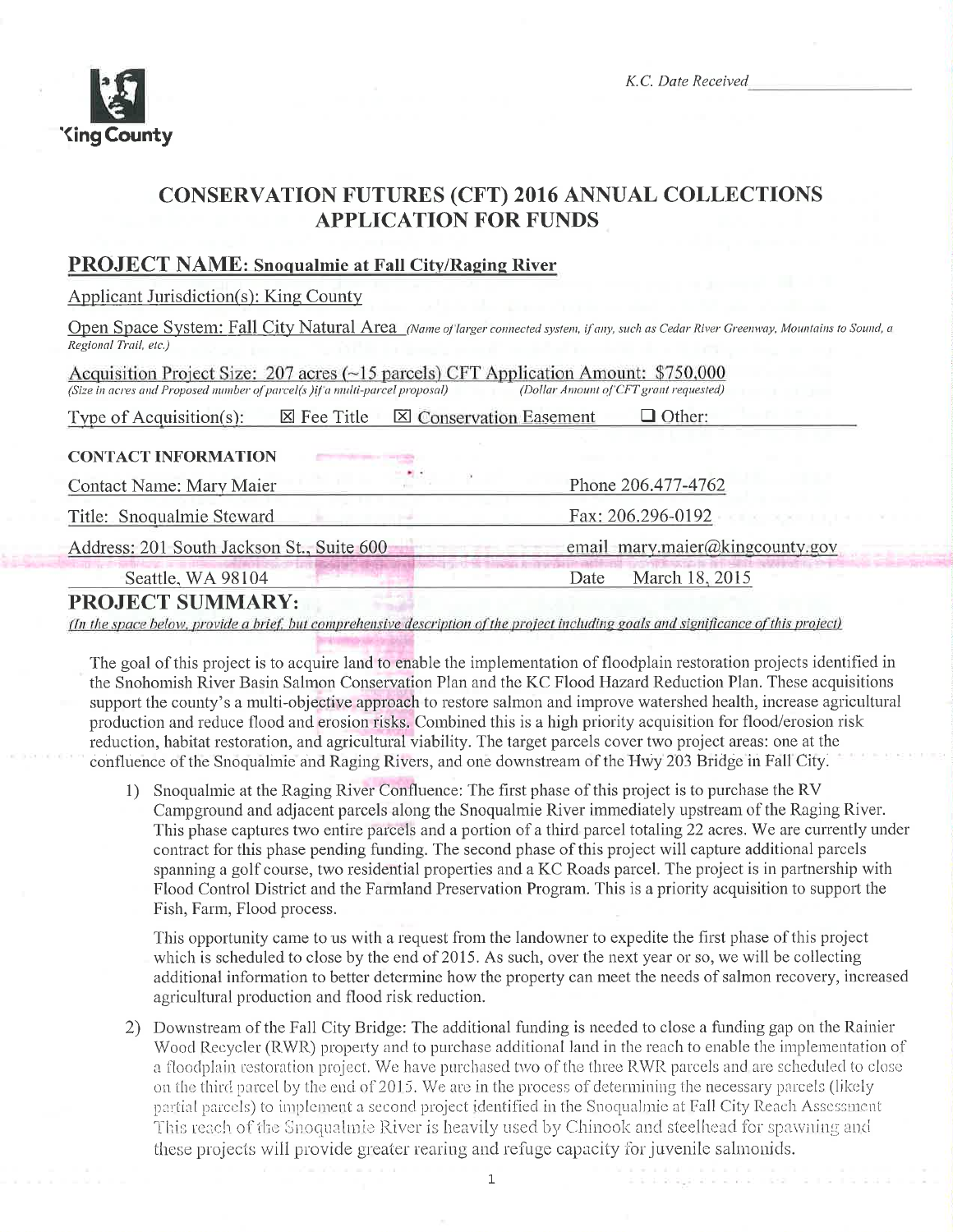#### 1. OPEN SPACE RESOURCES

Please review the attached evaluation criteria. For the **proposed acquisition parcel(s)**, please (1) mark only those criteria that apply, and  $(2)$  thoroughly, yet succinctly describe in the space below how the proposed acquisition satisfies each  $\frac{1}{2}$  marked criteria.

- $\boxtimes$  A. Wildlife habitat or rare plant reserve
- $\boxtimes$  B. Salmon habitat and aquatic resources
- $\boxtimes$  C. Scenic resources
- $\Box$  D. Community separator
- $\boxtimes$  E. Historic/cultural resources
- $\boxtimes$  F. Urban passive-use natural area/greenbelt
- $\boxtimes$  G. Park/open space or natural corridor addition
- $\boxtimes$  H. Passive recreation opportunity/unmet needs

Wildlife habitat or rare plant reserve – This project will provide habitat for a number of native songbirds, amphibians, hawks, ospreys and bald eagles, waterfowl and small to large-sized mammals including coyotes, black bears, beavers and other rodents that serve as a prey base for raptors. The two project areas provide a diversity of habitats (forest stands of different age and species composition, open grassland areas, oxbow, wetland and open water areas). A portion of the land that is currently degraded will be restored with native vegetation as part of the floodplain restoration projects. This will improve habitat conditions for a variety of wildlife species. This reach of the Snoqualmie River is part of the King County Wildlife Network.

Salmon Habitat and aquatic resources – This reach is one of the two core Chinook spawning areas on the Snoqualmie River where the river historically had access to off-channel areas and provided greater rearing habitat. According to the Snohomish Plan (2005) this project site is located in a "first priority restoration" mainstem sub-basin. The table below documents presence of salmonid species and respective life history stage in the Snoqualmie River below the Snoqualmie Falls.

| <b>Species</b> | <b>Life History Stage Present</b>                          | <b>Unique Population</b>         |
|----------------|------------------------------------------------------------|----------------------------------|
| Chinook        | Adult spawning, sub-yearling rearing & yearling<br>rearing | Snoqualmie River Fall<br>Chinook |
| Steelhead      | Adult spawning, sub-yearling rearing & yearling rearing    | Snoqualmie Winter Steelhead      |
| Coho           | Juvenile                                                   |                                  |
| Pink           | Adult spawning                                             |                                  |
| Chum           | Adult spawning                                             |                                  |
| Cutthroat      | Adult spawning, sub-yearling rearing & yearling rearing    |                                  |

Scenic Resources – The parcels can be seen from the surrounding hillsides and are a scenic resource to Fall City. The properties are along the river and provide views up and down the Snoqualmie Valley and views of the surrounding mountains including Mt. Si.

Urban passive-use natural area/greenbelt  $-$  The parcels purchased in fee will provide open space and river access for the surrounding community. Although Fall City is not an incorporated area, the property provides open space and passive recreation in close proximity to the urban center of Fall City.

Park/open space or natural corridor addition – The properties are in close proximity to other King County Parks and Natural Areas including Fall City Park and Fall City Natural Arga- in addition to other land managed by KC Rivers. The first project area-alone will provide approximately 160 acres of public land at the confluence of two important rivers.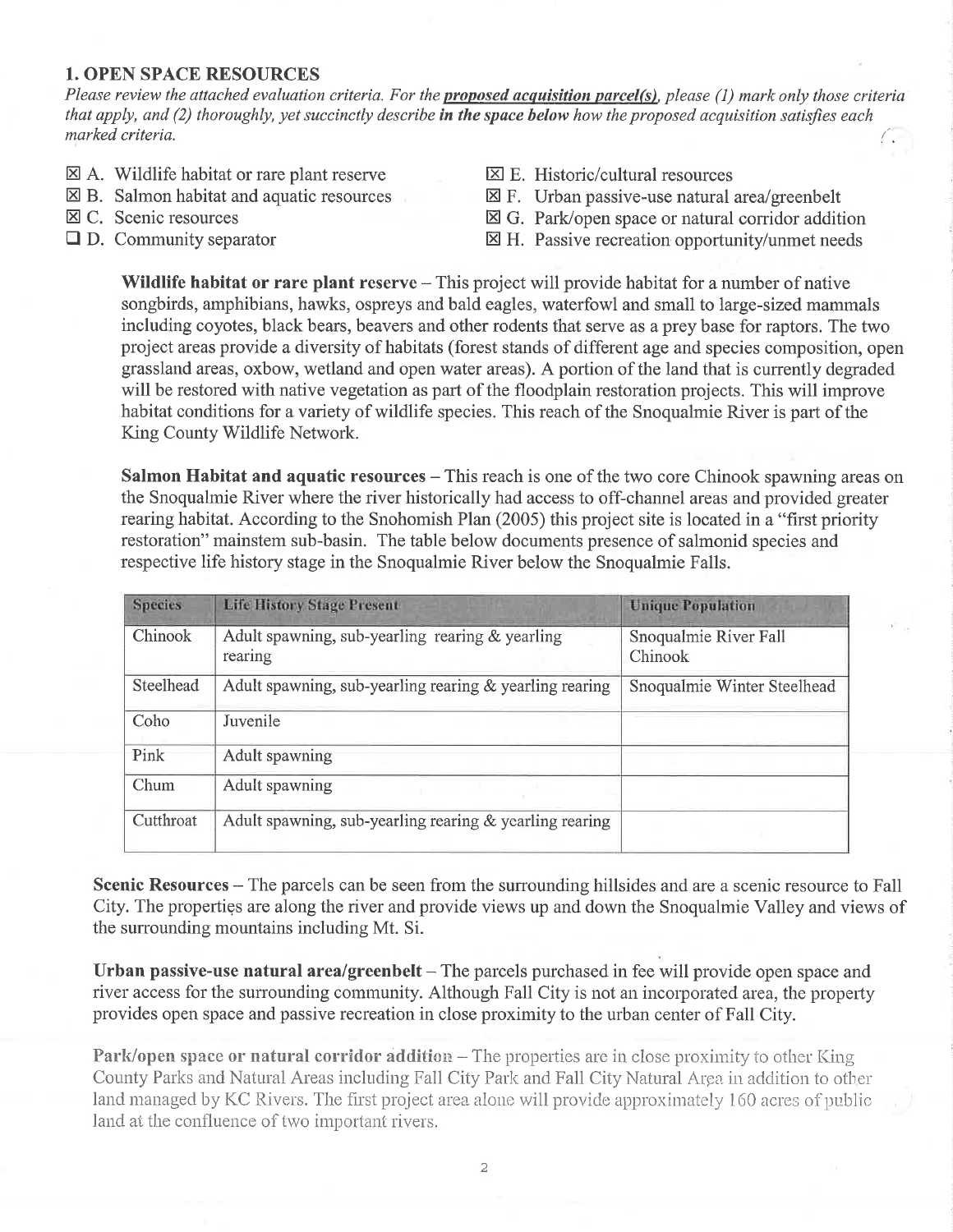Passive recreation opportunity/unmet need - Properties purchased in fee or partial fee will provide opportunities for passive recreation such as fishing, hiking, river recreation and bird watching. We will work closely with the community and our Parks Division to determine how best to accommodate the high river recreation in this area. The confluence of the Raging and Snoqualmie Rivers is used extensively by fishermen/women.

## 2. ADDITIONAL FACTORS

For the **proposed acquisition parcel(s)**, please (1) mark all criteria that apply, and (2) thoroughly, yet succinctly describe in the space below how the proposed acquisition satisfies each marked criteria.

- $\boxtimes$  A. Educational/interpretive opportunity
- $\boxtimes$  B. Threat of loss of open space resources
- $\boxtimes$  C. Ownership complexity/willing seller(s)/ownership interest proposed
- $\boxtimes$  D. Partnerships Describe any public or private partnerships that will enhance this project:
- $\boxtimes$  E. Is the property identified in an adopted park, open space, comprehensive, or community plan?
- $\Box$  F. Transferable Development Credits (TDC) participation

Educational/interpretive opportunity  $-$  the proximity of these properties to downtown Fall City will provide educational and interpretive opportunities for the surrounding community to learn about the restoration projects that will be implemented and the importance of floodplain processes for the recovery of salmonids. These projects will provide an opportunity to showcase how the county and community can work together to meet the needs of salmon recovery and agriculture.

Threat of loss of open space resources – The threat to parcels in this reach may come from development or the establishment of a large-scale horse facility. We are working with the King County Agriculture Unit and the River and Floodplain Management Section to find a solution that satisfies fish, farm and flood needs in an effort to preclude future development in and around the floodplain.

**Ownership complexity/willing seller(s)/ownership interest proposed**  $-$  We are under contract for the first phase of the confluence project area and the landowners of the second phase (there is one landowner for the first phase and two for the second) are willing to sell the golf course and their residences. In the second project area, we have had discussions with pertinent landowners and they remain at the table.

Partnerships – We are working with our Agriculture and Rivers' partners to come up with a solution that captures the "fish/fann/flood" needs. As stated above, this is a priority for the FFF process. This project is seen as a potential model for how to restore salmon productivity both within the APD and outside of the APD. The project with the two phases may offer an opportunity to add land into agriculture productivity which will help to meet the Executive's Food Economy goal of adding 400 acres per year. We will also need to work closely with WDFW and the community on the future use of this land.

Is the property identified in an adopted park, open space, comprehensive, or community plan.- These two project areas are high priorities in the Snohomish River Basin Salmon Conservation Plan (2005) and the King County Flood Hazard Management Plan (2006).

## 3. STEWARDSHIP AND MAINTENANCE

ខ

How will the property be stewarded and maintained? Does the property lend itself to volunteer stewardship opportunities? How will ongoing stewardship and maintenance efforts be funded?

Depending on the location of the parcel, the properties will be placed in cither the King County River and Floodplain Management Section, in the Parks' inventory as a Natural Area or managed by Parks as a Conservation Easement.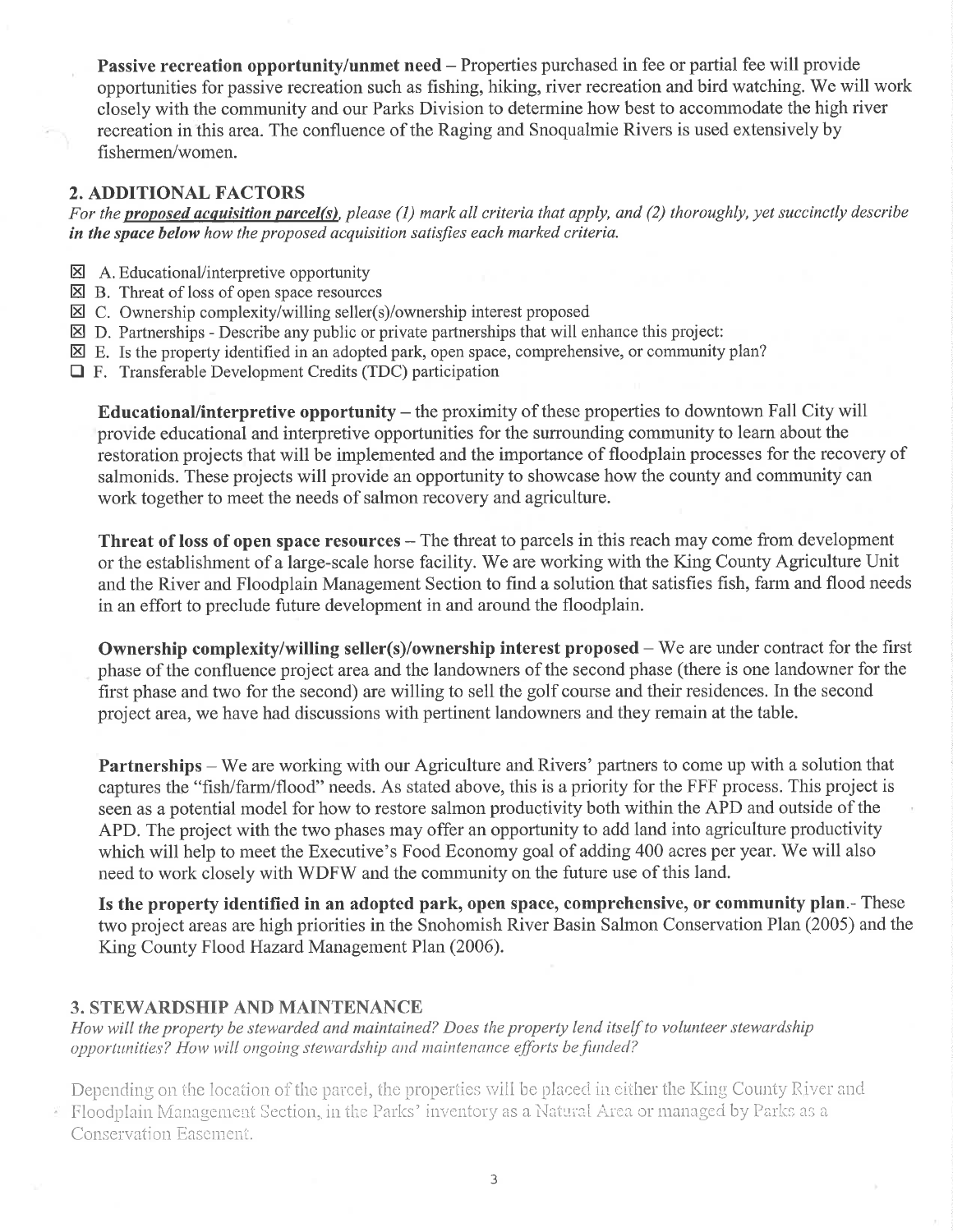Rivers Section general property stewardship involves removing all buildings on the site, replanting of demolition areas with native vegetation, controlling invasive plants, and enhancing riparian areas on the site. Volunteer stewardship opportunities may be possible where appropriate. The Rivers Section will utilize the King County Flood Control District's annual budget for stewardship and maintenance activities.

Natural Areas are primarily managed to preserve and/or restore ecosystem processes. By working to keep the ecosystem processes intact, we can preserve habitat conditions preferred by native species, thereby protecting our ecological heritage. Site Management Guidelines for a Natural Area are implemented by the Natural Resource Lands staff in the Department of Natural Resources and Parks. Examples of Site Management Guidelines for King County Natural Areas can be found on the web (http://dnr.metrokc.gov/wlr/lands/natural/ecological.htm).

#### 4. PROJECT BUDGET

| TOTAL CFT APPLICATION AMOUNT* | \$750,000 |
|-------------------------------|-----------|
| TOTAL PEL APPLICATION AMOUNT* | \$750,000 |

Estimation of property value: Property values are estimated based on a current appraisal or recent sales in the area.

| <b>PROJECT COSTS</b>                                                                        | <b>ESTIMATED DOLLAR AMOUNT OR RANGE</b>                    |  |  |
|---------------------------------------------------------------------------------------------|------------------------------------------------------------|--|--|
| Total property interest value                                                               | \$7,840,000                                                |  |  |
| Title and appraisal work                                                                    | 15,000                                                     |  |  |
| Closing, fees, taxes                                                                        | 10,000                                                     |  |  |
| and the case of the manufacturer of<br>Relocation<br><b>STATISTICS</b> IN THE REAL PROPERTY | A V A R ALLEN A R & A R ANCORA R AT A ASK WALLET<br>40,000 |  |  |
| Hazardous waste reports                                                                     | 3,000                                                      |  |  |
| Directly related staff, administration and legal costs                                      | 77,000 (includes boundary line adjustment)                 |  |  |
| Total Project Costs (CFT and other funds)                                                   | 7,985,000                                                  |  |  |

| <b>MATCHING FUNDS SOURCES</b>                       | Date Expended or<br>Committed | Match Funds Expended or<br>Committed (Amount) |
|-----------------------------------------------------|-------------------------------|-----------------------------------------------|
| Parks Levy 2016                                     | Pending                       | \$750,000                                     |
| <b>Flood Control District</b>                       | Secured                       | \$700,000                                     |
| Flood Control District                              | Pending reallocation          | \$1,200,000                                   |
| Salmon Recovery Funding Board (for<br>phase 2)      | Pending                       | \$800,000                                     |
| <b>Total Matching Funds</b><br>Currently Identified |                               | \$3,450,000                                   |
| Unidentified remaining match need                   |                               | \$3,785,000                                   |

The remaining match may come from the reallocation of an Ecology Floodplains by Design grant, KC Flood District and future state and local funding. We expect to accornplish this within the next three years.

#### 5. IN\_KIND CONTRIBUTIONS FROM PARTNERSHIPS

| <b>Brief Activity Description</b> | <b>Dollar Value of</b> | <b>Status</b>  | <b>Activity Date Range</b>   |
|-----------------------------------|------------------------|----------------|------------------------------|
|                                   | In-kind                | (Completed, or | (When was activity)          |
|                                   | Contribution           | Proposed in    | completed?                   |
|                                   |                        | future?)       | or, date proposed in future) |
| TOTAL                             | \$200,000              | Proposed.      | FCD budget 2015-2016         |
| Structure demolition costs        |                        |                |                              |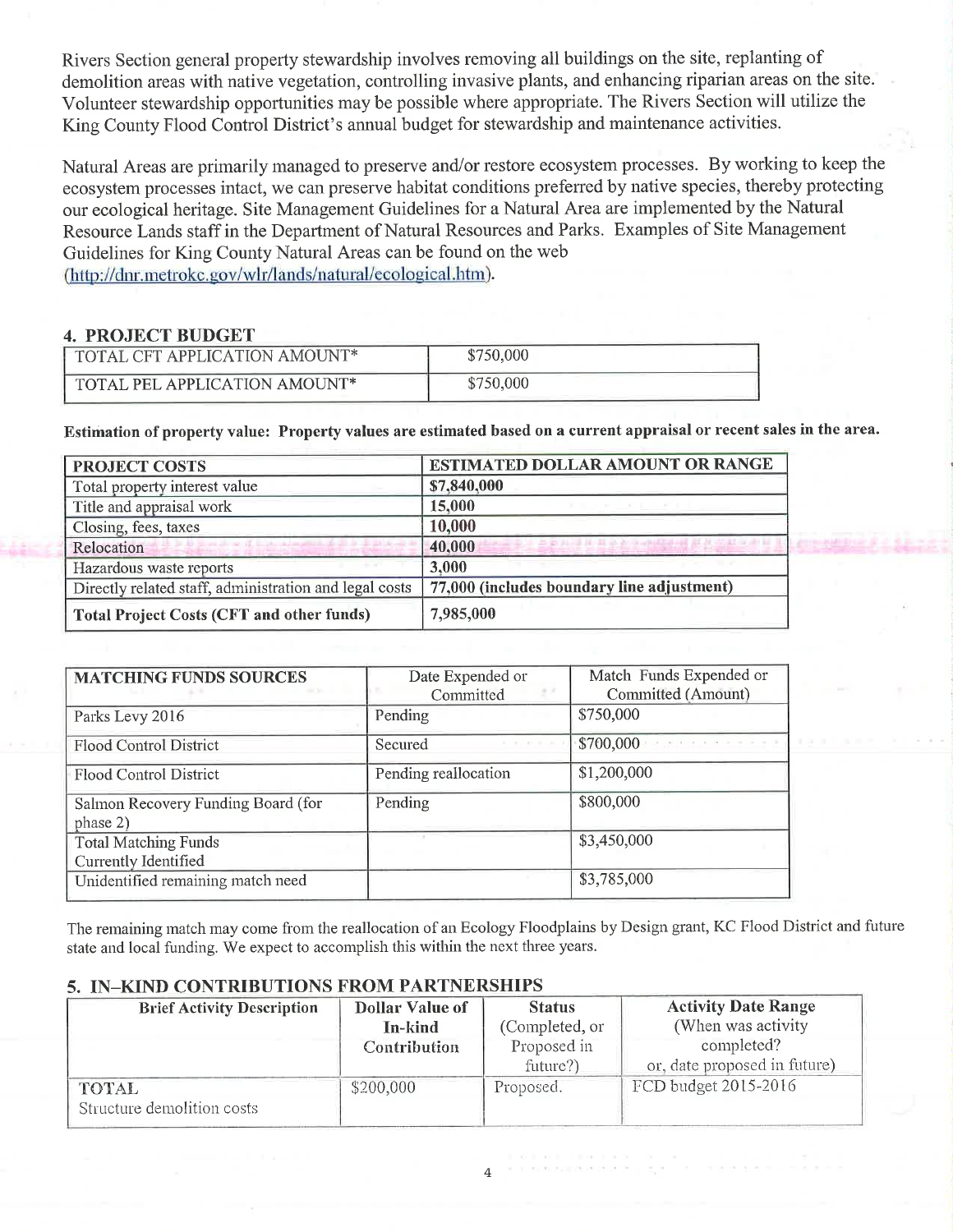

The information included on this map has been compiled by King County staff from a variely of sources and is subject to change without notice. King County makes no representations or warranties, express or implied, as to a